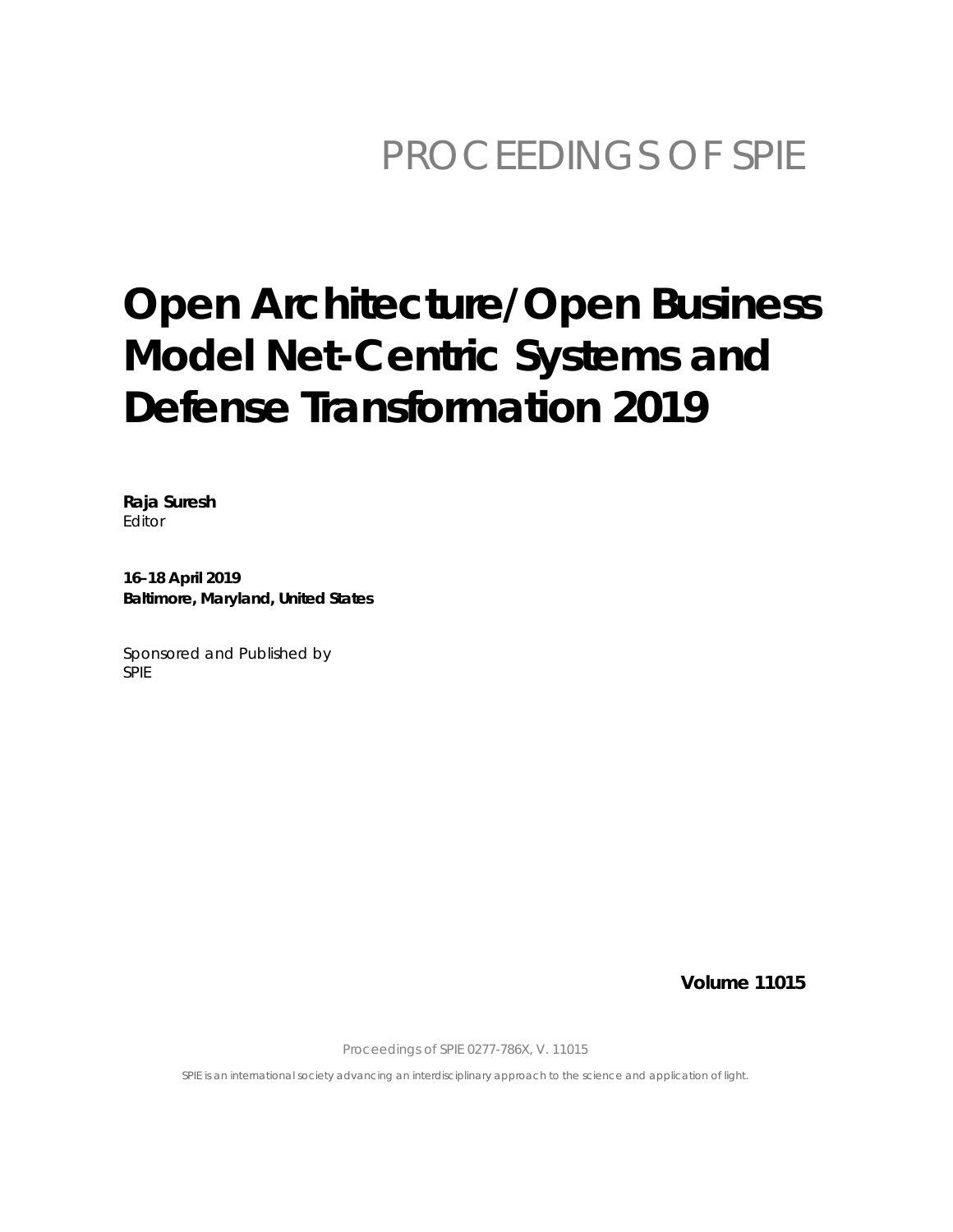The papers in this volume were part of the technical conference cited on the cover and title page. Papers were selected and subject to review by the editors and conference program committee. Some conference presentations may not be available for publication. Additional papers and presentation recordings may be available online in the SPIE Digital Library at SPIEDigitalLibrary.org.

The papers reflect the work and thoughts of the authors and are published herein as submitted. The publisher is not responsible for the validity of the information or for any outcomes resulting from reliance thereon.

Please use the following format to cite material from these proceedings:

Author(s), "Title of Paper," in Open Architecture/Open Business Model Net-Centric Systems and Defense Transformation 2019, edited by Raja Suresh, Proceedings of SPIE Vol. 11015 (SPIE, Bellingham, WA, 2019) Seven-digit Article CID Number.

ISSN: 0277-786X ISSN: 1996-756X (electronic)

ISBN: 9781510626959 ISBN: 9781510626966 (electronic)

Published by **SPIE** P.O. Box 10, Bellingham, Washington 98227-0010 USA Telephone +1 360 676 3290 (Pacific Time) Fax +1 360 647 1445 SPIE.org Copyright © 2019, Society of Photo-Optical Instrumentation Engineers.

Copying of material in this book for internal or personal use, or for the internal or personal use of specific clients, beyond the fair use provisions granted by the U.S. Copyright Law is authorized by SPIE subject to payment of copying fees. The Transactional Reporting Service base fee for this volume is \$18.00 per article (or portion thereof), which should be paid directly to the Copyright Clearance Center (CCC), 222 Rosewood Drive, Danvers, MA 01923. Payment may also be made electronically through CCC Online at copyright.com. Other copying for republication, resale, advertising or promotion, or any form of systematic or multiple reproduction of any material in this book is prohibited except with permission in writing from the publisher. The CCC fee code is 0277-786X/19/\$18.00.

Printed in the United States of America by Curran Associates, Inc., under license from SPIE.

Publication of record for individual papers is online in the SPIE Digital Library.



Paper Numbering: Proceedings of SPIE follow an e-First publication model. A unique citation identifier (CID) number is assigned to each article at the time of publication. Utilization of CIDs allows articles to be fully citable as soon as they are published online, and connects the same identifier to all online and print versions of the publication. SPIE uses a seven-digit CID article numbering system structured as follows:

. The first five digits correspond to the SPIE volume number.

. The last two digits indicate publication order within the volume using a Base 36 numbering

system employing both numerals and letters. These two-number sets start with 00, 01, 02, 03, 04, 05, 06, 07, 08, 09, 0A, 0B ... 0Z, followed by 10-12, 20-2Z, etc. The CID Number appears on each page of the manuscript.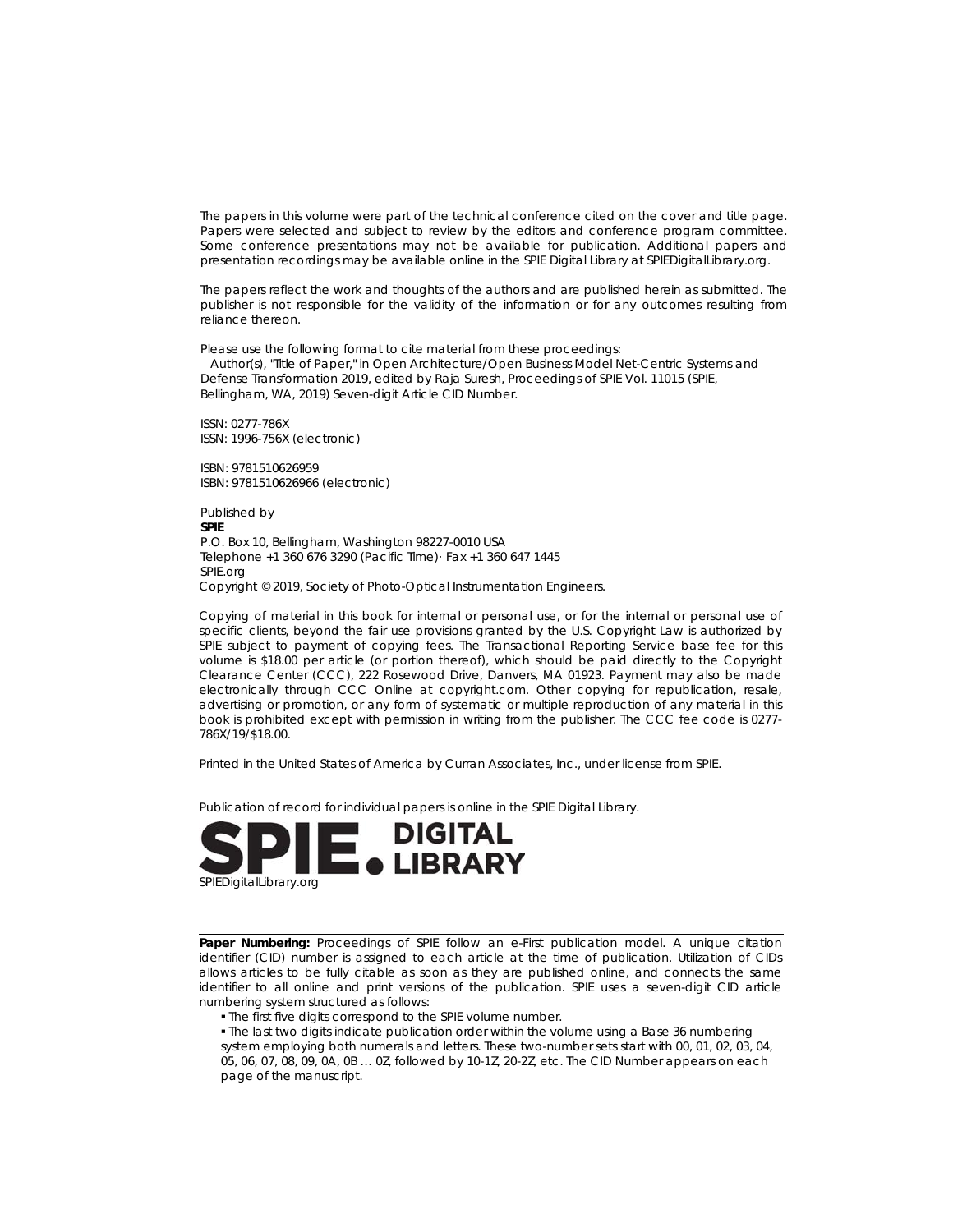### **Contents**

- v *Authors*
- vii *Conference Committee*
- ix *Introduction*

#### **COMMUNICATIONS AND NETWORKS**

- 11015 04 **Fully cognitive transceiver for High Frequency (HF) applications** [11015-2]
- 11015 05 **Application of a military data dissemination standard in a civil context** [11015-3]
- 11015 06 **Modular open systems architecture for optical networks in spacecraft** [11015-4]
- 11015 07 **Modular communications and software-defined networks for aerospace applications** [11015-5]
- 11015 08 **Exploring the security and operational aspects of the 5th generation wireless communication system** [11015-6]

#### **AUTONOMY AND UNDERSEA SYSTEMS**

- 11015 0B **Exploring L3 unmanned maritime systems Iver UUV post-mission analysis through virtual reality** [11015-9]
- 11015 0D **Applications of mid-mission acoustic retasking and SITREPS aboard an underway L3 Unmanned Maritime Systems Iver UUV network** [11015-11]

#### **OPEN ARCHITECTURE SYSTEMS**

- 11015 0I **Designing the next generation of sensor systems using the SOSA standard (Invited Paper)** [11015-15]
- 11015 0K **Analog-to-digital conversion and model based engineering** [11015-17]
- 11015 0L **Architecting doctrinally-consistent C2 infrastructure services** [11015-18]